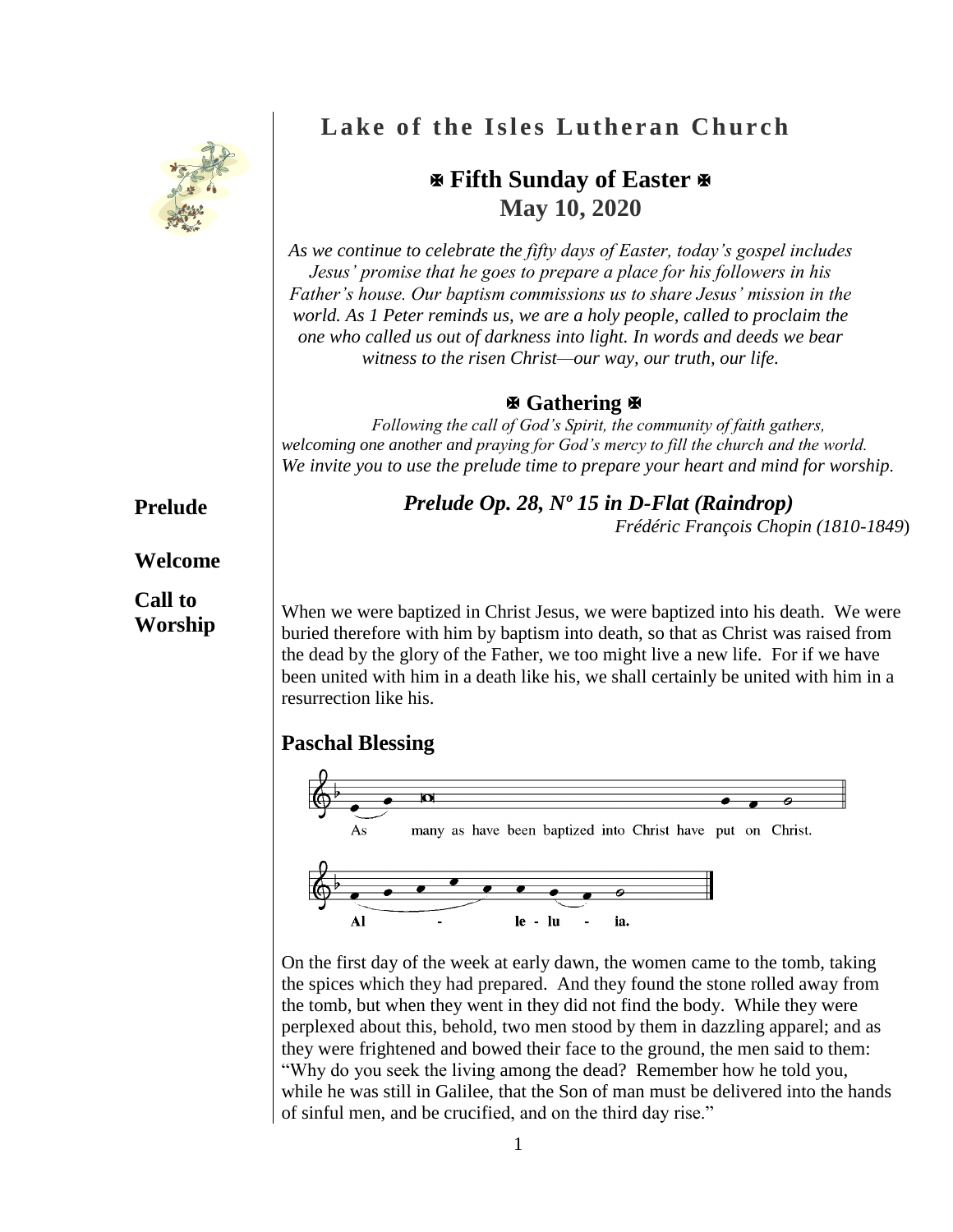## **Gathering Hymn**



*Alleluia! Jesus is Risen*

## **Apostolic Greeting**

- the Holy Spirit be with you all.
- **C: And also with you.**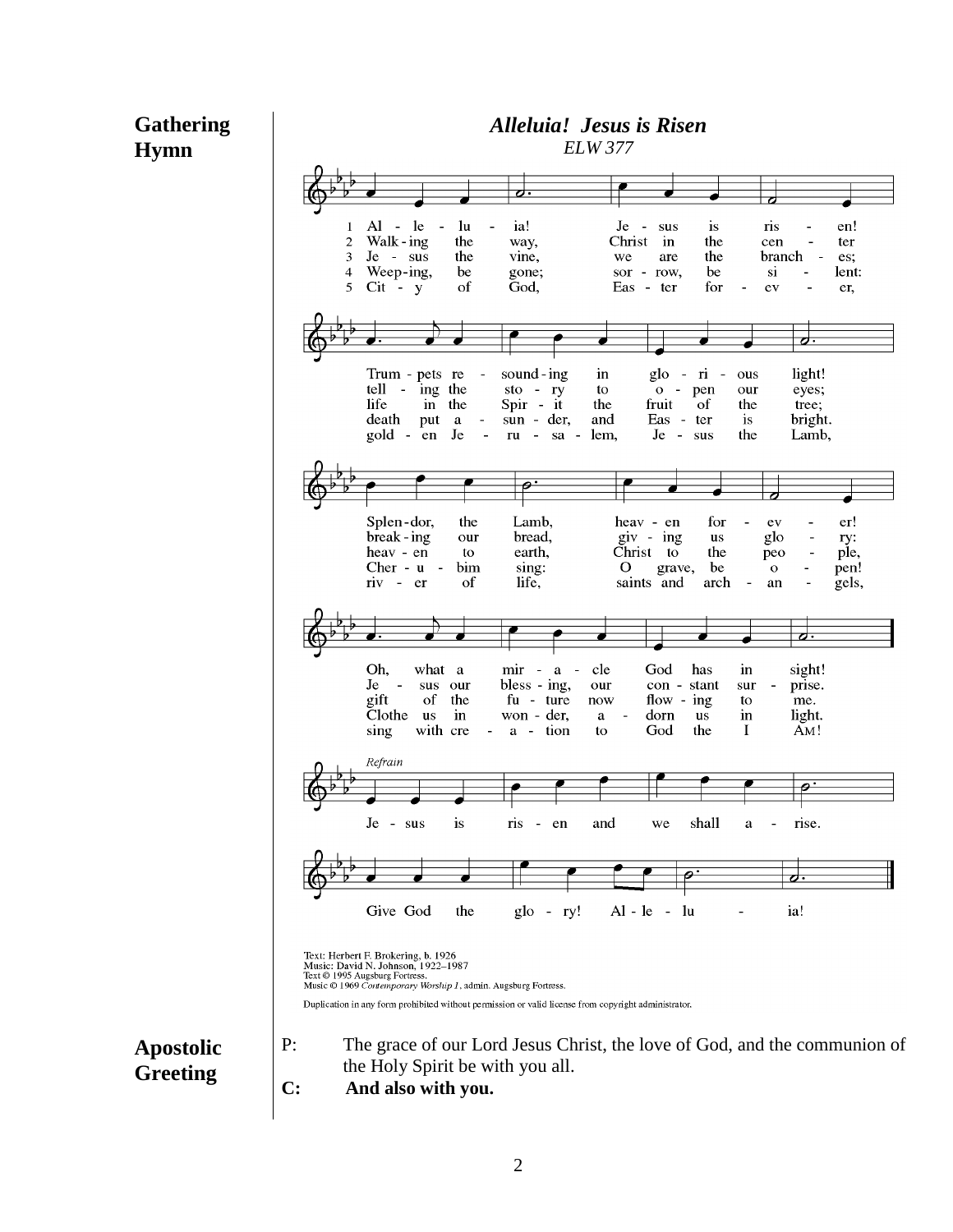## **Prayer of the Day**

Almighty God, **your Son Jesus Christ is the way, the truth, and the life. Give us grace to love one another, to follow in the way of his commandments, and to share his risen life with all the world, for he lives and reigns with you and the Holy Spirit, one God, now and forever. Amen.**

#### **Word**

*The Word of God comes alive for the gathered community As God speaks to us in scriptures read, sung and preached.*

#### **Children's Sermon**

#### **Reading**

<sup>2</sup>Like newborn infants, long for the pure, spiritual milk, so that by it you may grow into salvation—<sup>3</sup> if indeed you have tasted that the Lord is good.

<sup>4</sup>Come to him, a living stone, though rejected by mortals yet chosen and precious in God's sight, and <sup>5</sup>like living stones, let yourselves be built into a spiritual house, to be a holy priesthood, to offer spiritual sacrifices acceptable to God through Jesus Christ. <sup>6</sup>For it stands in scripture: "See, I am laying in Zion a stone, a cornerstone chosen and precious; and whoever believes in him will not be put to shame." <sup>7</sup>To you then who believe, he is precious; but for those who do not believe, "The stone that the builders rejected has become the very head of the corner," sand "A stone that makes them stumble, and a rock that makes them fall." They stumble because they disobey the word, as they were destined to do.  $9But$  you are a chosen race, a royal priesthood, a holy nation, God's own people, in order that you may proclaim the mighty acts of him who called you out of darkness into his marvelous light. <sup>10</sup>Once you were not a people, but now you are God's people; once you had not received mercy, but now you have received mercy.

- R: Word of God, Word of Life.
- **C: Thanks be to God.**





- P: The Holy Gospel according to St. John, the fourteenth chapter.
- **C: Glory to you, O Lord.**

## **Gospel**

[Jesus said to the disciples:] <sup>1</sup> "Do not let your hearts be troubled. Believe in God, believe also in me. <sup>2</sup>In my Father's house there are many dwelling places. If it were not so, would I have told you that I go to prepare a place for you? <sup>3</sup>And if I go and prepare a place for you, I will come again and will take you to myself, so that where I am, there you may be also. <sup>4</sup>And you know the way to the place where I am going." <sup>5</sup>Thomas said to him, "Lord, we do not know where you are going. How can we know the way?" <sup>5</sup> Jesus said to him, "I am the way, and the truth, and the life. No

*1 Peter 2:2-10 Christ is the cornerstone of God's saving work and the foundation of our lives. We are God's chosen, holy people who continuously celebrate and declare the mercy of God we experience through Jesus Christ.*

#### *John 14:1-14*

*On the night that he is to be arrested, Jesus shares final words with his disciples. As the one through whom God is*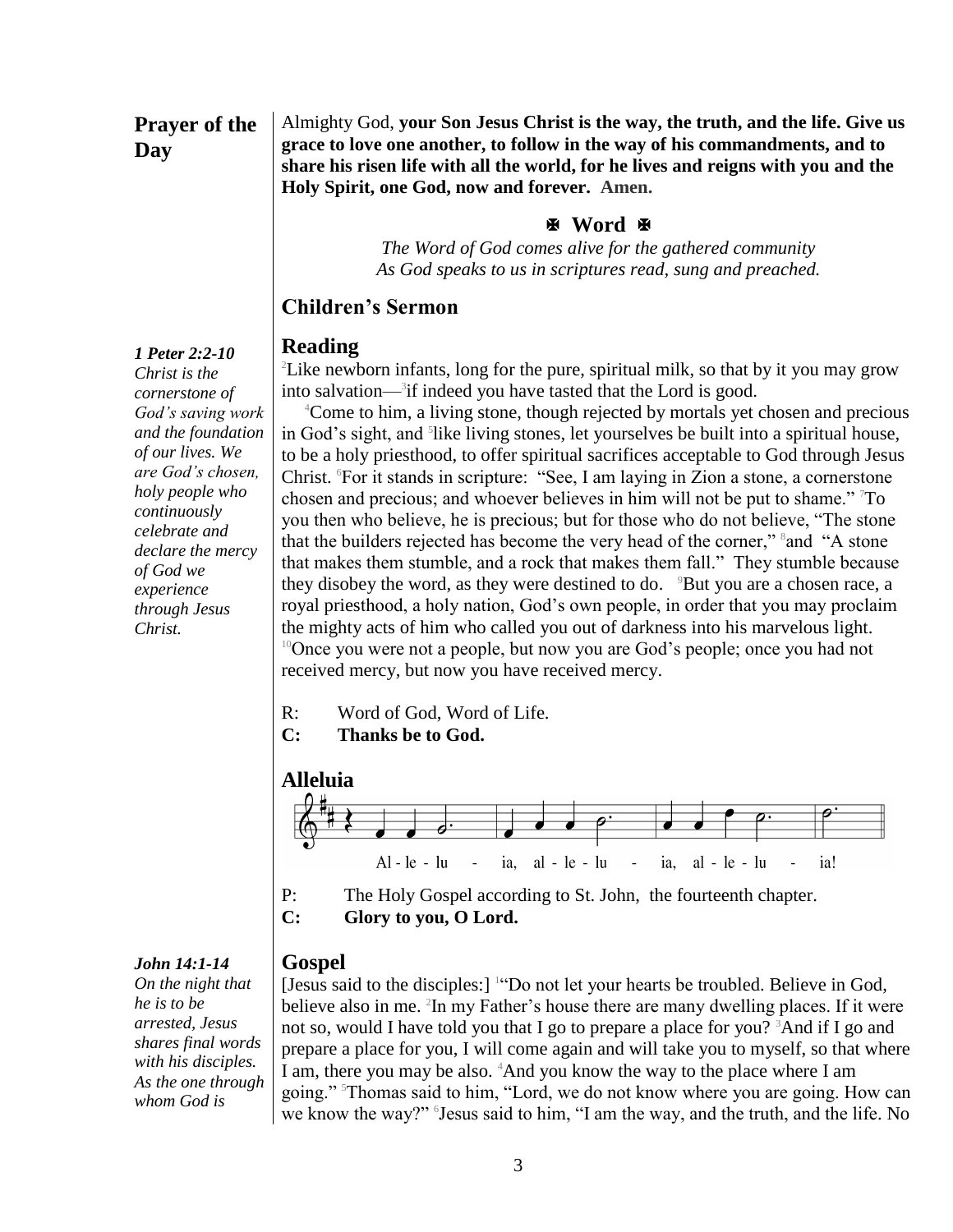*known, he promises to go before them and act on their behalf.*

one comes to the Father except through me. <sup>7</sup>If you know me, you will know my Father also. From now on you do know him and have seen him."

<sup>8</sup>Philip said to him, "Lord, show us the Father, and we will be satisfied." <sup>9</sup> Jesus said to him, "Have I been with you all this time, Philip, and you still do not know me? Whoever has seen me has seen the Father. How can you say, 'Show us the Father'? <sup>10</sup>Do you not believe that I am in the Father and the Father is in me? The words that I say to you I do not speak on my own; but the Father who dwells in me does his works. <sup>11</sup>Believe me that I am in the Father and the Father is in me; but if you do not, then believe me because of the works themselves. <sup>12</sup>Very truly, I tell you, the one who believes in me will also do the works that I do and, in fact, will do greater works than these, because I am going to the Father. <sup>13</sup>I will do whatever you ask in my name, so that the Father may be glorified in the Son. <sup>14</sup>If in my name you ask me for anything, I will do it."

P: The Gospel of our Lord.

**C: Praise to you, O Christ.**

## **Anthem**

*He That Raised up Jesus The Book of Common Prayer/Carlton T Russell*

*He that raised up Jesus from the dead will also give life to our mortal bodies, by his spirit that dwelleth in us. Therefore my heart is glad and my spirit rejoiceth, my flesh shall also rest in hope. Thou shalt show me the path of life; in thy presence is the fullness of joy, at thy right hand there is pleasure for evermore. Amen.*

## **Sermon**

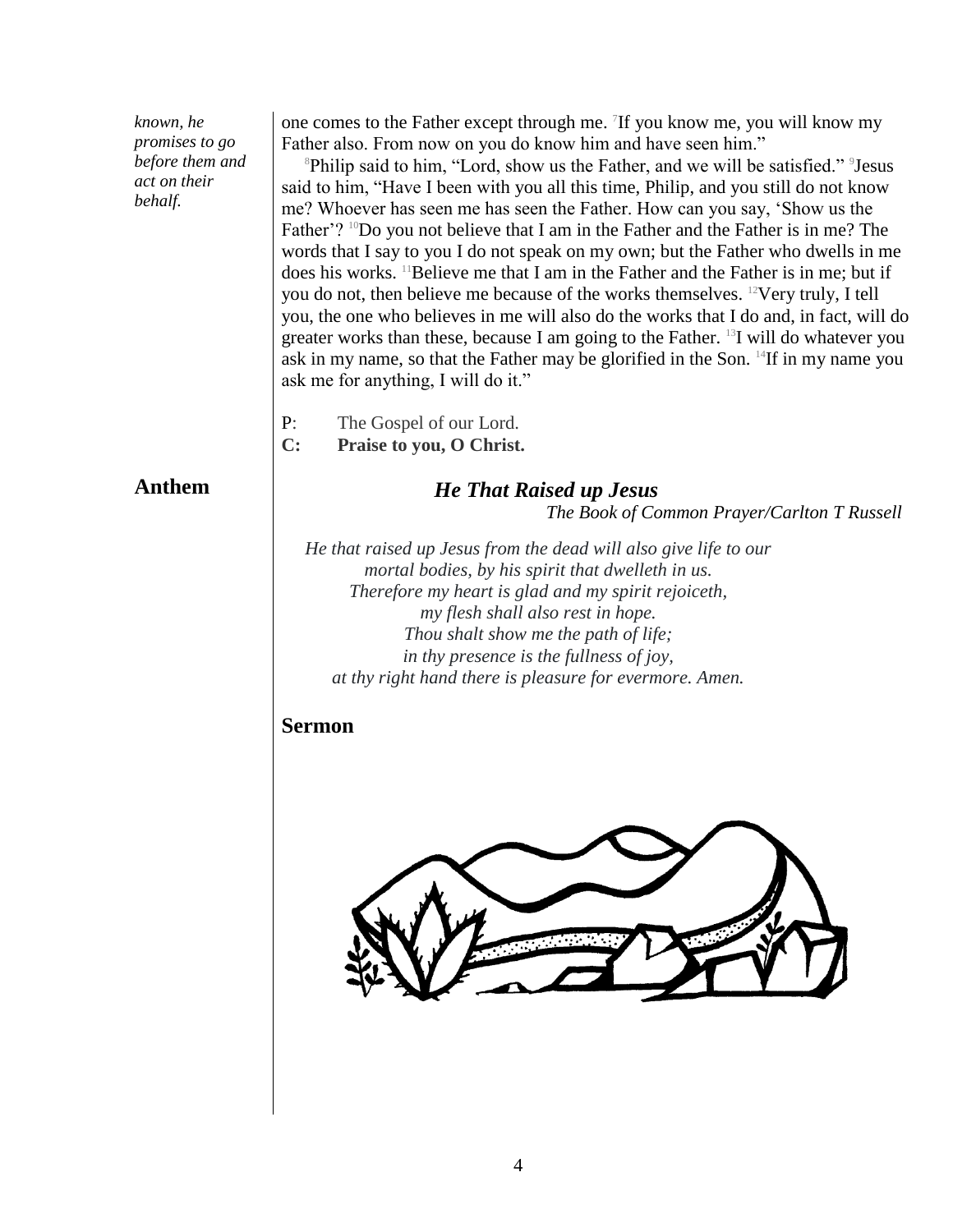

*and treasure of our friends and members. In order to fulfill our mission and ministry, we need to receive approximately \$6,000 in offerings each week. We thank you for your support and partnership in the proclamation of the good news.*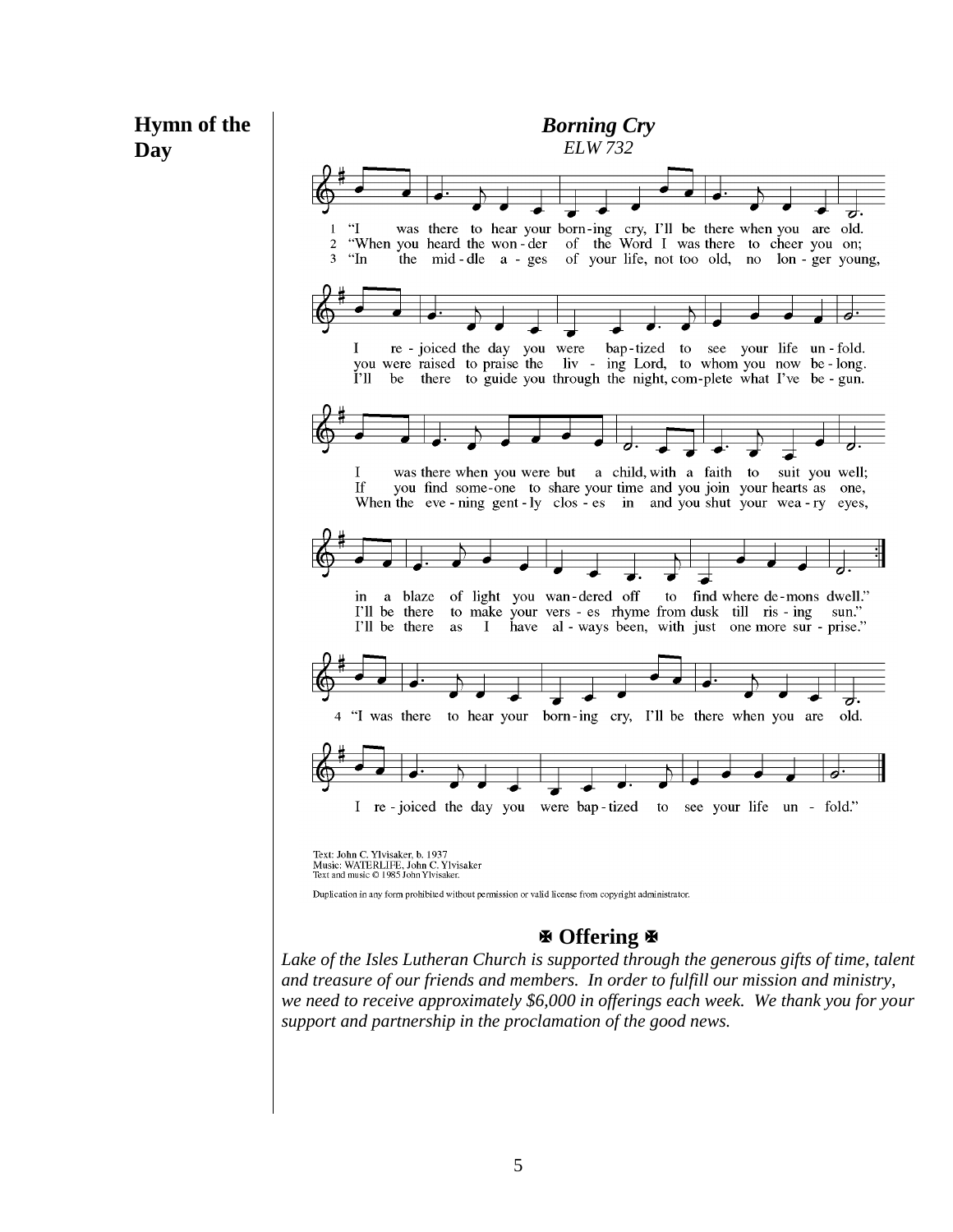#### *The Call*

*George Herbert/ Ralph Vaughn Williams Come, my Way, my Truth, my Life: Such a Way, as gives us breath: Such a Truth, as ends all strife: Such a Life, as killeth death. Come, my Light, my Feast, my Strength Such a Light, as shows a feast: Such a Feast, as mends in length: Such a Strength, as makes his guest. Come, my Joy, my Love, my Heart: Such a Joy, as none can move: Such a Love, as none can part: Such a Heart, as joys in love.*

#### **Offertory**





**Offertory Prayer**

A: Merciful God, our ordinary gifts seem small for such a celebration, but you make of them an abundance, just as you do with our lives. Feed us again at this table for service in your name, in the strength of the risen Christ. **Amen.**

#### **Prayers of the Church**

Uplifted by the promised hope of healing and resurrection, we join the people of God in all times and places in praying for the church, the world, and all who are in need.

*A brief silence.*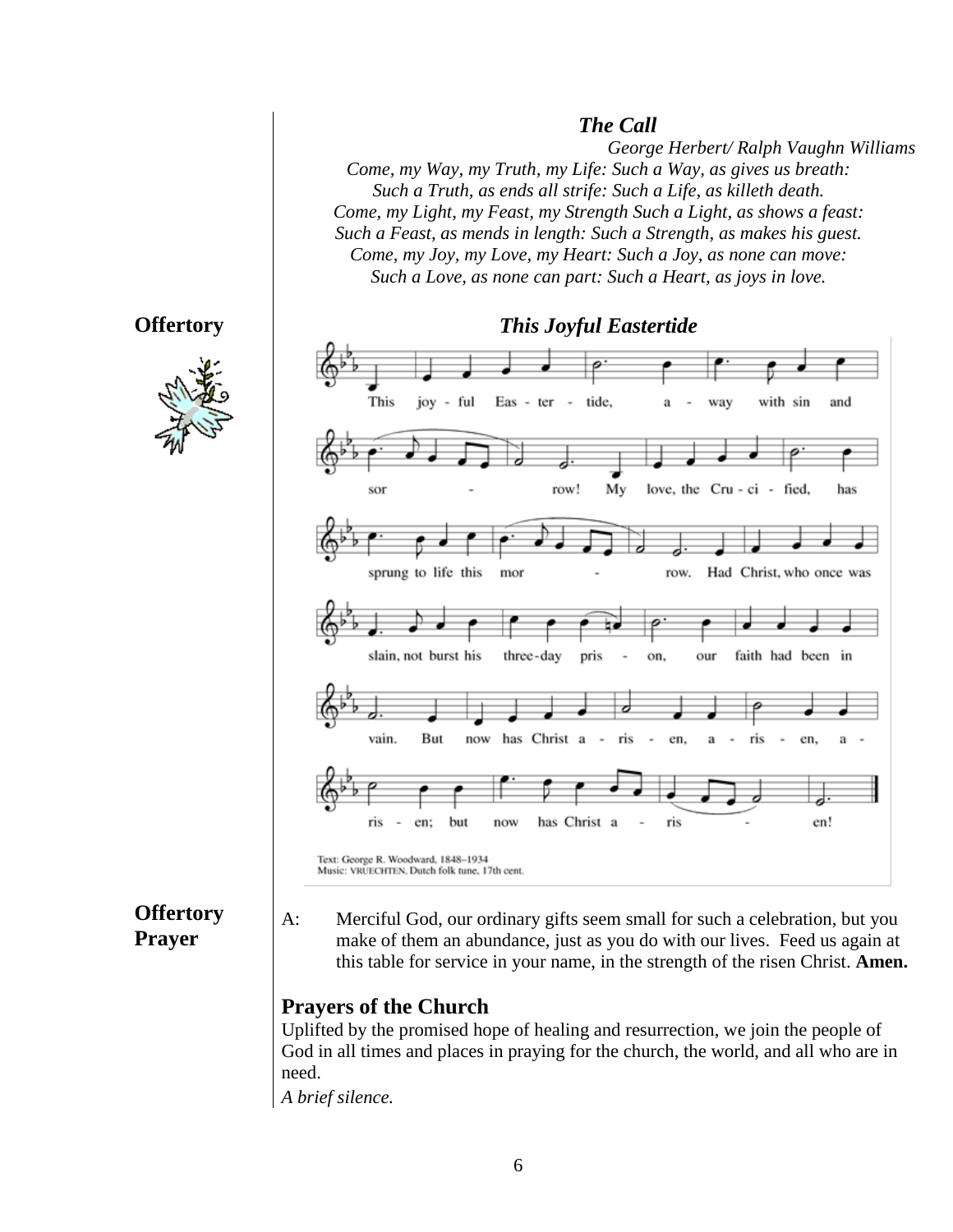

- A: Build us up, mothering God, as living stones united in your spiritual house. Continually strengthen… Lord, in your mercy,
- **C: hear our prayer.**

P: Into your hands, God of abundant grace, we commend all for whom we pray, trusting in your mercy, through Jesus Christ, our Savior.

C: **Amen.**

#### **Lord's Prayer**

C: Our Father in heaven, hallowed be your name, your kingdom come, your will be done, on earth as in heaven. Give us today our daily bread. Forgive us our sins as we forgive those who sin against us. Save us from the time of trial and deliver us from evil. For the kingdom, the power, and the glory are yours, now and forever. Amen.

## *ASENDING*

*We receive the blessing of God and leave in peace, Sent out to live the way of Jesus for the sake of the world God loves.*

> *Now Thank We All Our God ELW 840*

## **Sending Hymn**



Text: Martin Rinkhart, 1586-1649; tr. Catherine Winkworth, 1827-1878 Music: NUN DANKET ALLE GOTT, Johann Crüger, 1598-1662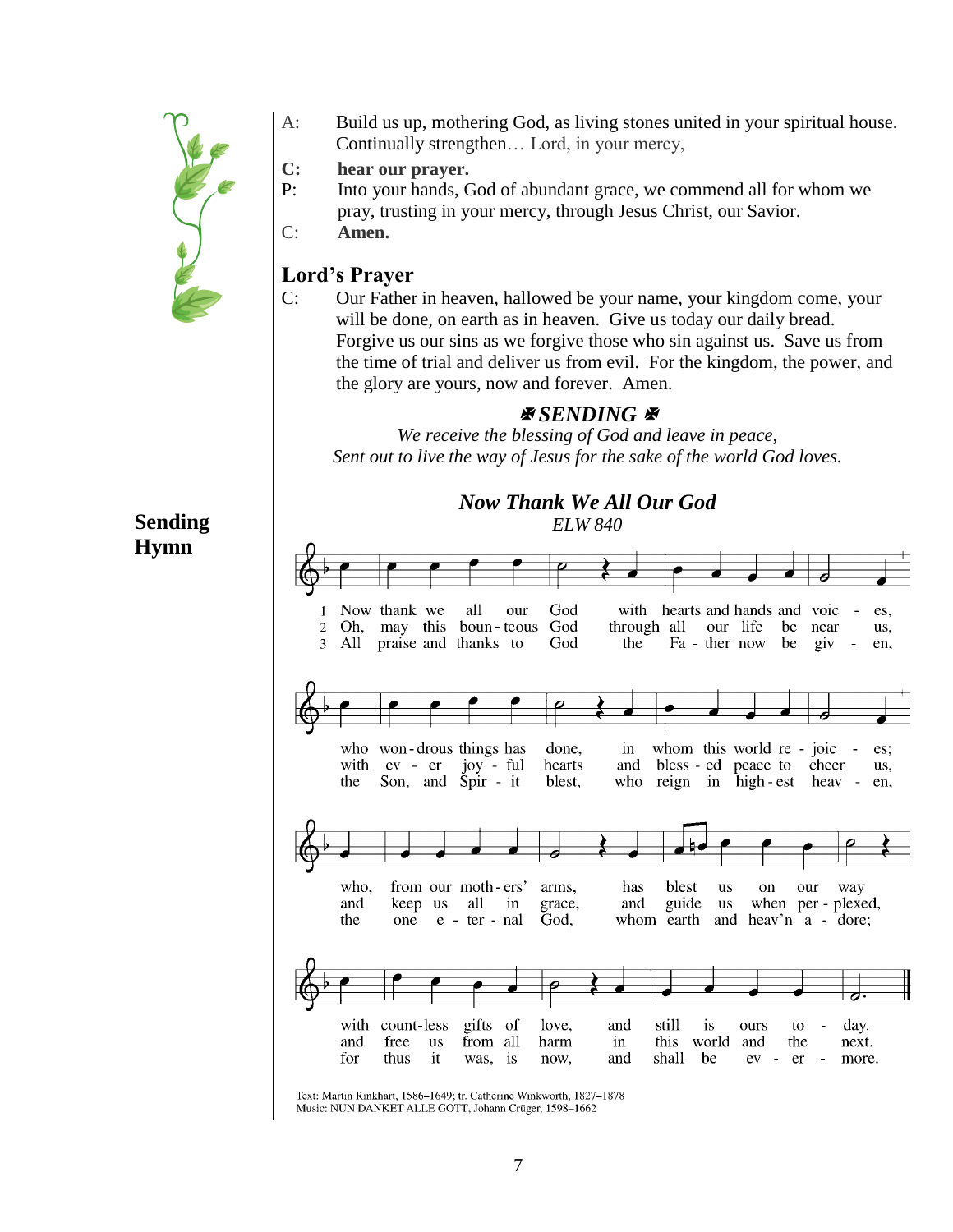#### **Benediction**

- P: The Lord bless you and keep you. The Lord's face shine on you and be gracious to you. The Lord look upon you with favor and  $+$  give you peace.
- **C: Amen.**

#### **Announcements**

#### **Dismissal**

- P: Go in peace. Live in love, as Christ loved us.
- C: Thanks be to God.

#### **Postlude** *TanzToccata on Victimæ Paschali Laudes (world première)*

*Grimoaldo Macchia (b. 1972)*

*You are free to leave during the Postlude or remain to enjoy the offering of music and praise. Bulletin liturgy and hymnody reprinted under CCLI license #1821244 and or OneLicense.net #A-70405*

## **WELCOME**

We thank you for celebrating the love of Jesus Christ with us this week, and we invite you back again—for prayer and worship and to any of the events our congregation has scheduled. We hope the message of God's grace will guide and strengthen you as you grow in love and faith in your daily life.

| <b>YOUR WORSHIP</b><br><b>LEADERS TODAY</b> | Pastor<br>Organist<br><b>Worship Assistant</b>                                                                      | Rev. Dr. Arden D. Haug<br>Dr. Kris Rizzotto<br>Marty Carlson                                |
|---------------------------------------------|---------------------------------------------------------------------------------------------------------------------|---------------------------------------------------------------------------------------------|
| <b>CHURCH OFFICERS</b>                      | President<br><b>Vice President</b><br>Treasurer<br>Secretary                                                        | Chanda Olson<br>Jennifer Cook<br>Ross Bartels<br>Jon Sprain                                 |
| <b>STAFF</b>                                | <b>Children's Ministry Director</b><br>Seminarian<br><b>Office Manager</b><br><b>Nursery Attendant</b><br>Custodian | Diane LaMere<br>Al Aakre<br>Linda Nelson<br><b>Tori Reisberg</b><br><b>Fernando Fierros</b> |

# ANNOUNCEMENTS

 $\overline{\phantom{a}}$  , and the contribution of the contribution of the contribution of the contribution of the contribution of the contribution of the contribution of the contribution of the contribution of the contribution of the

 $\overline{\phantom{a}}$  , and the contribution of the contribution of the contribution of the contribution of the contribution of the contribution of the contribution of the contribution of the contribution of the contribution of the



Please keep the following friends & members of our community of faith in your prayers of thanksgiving or for comfort, peace, and healing:

**the family of Shirley Carlson, Gary Olson**, father of Lars Olson**; Sam Pederson,** nephew of Jennifer Cook; **Sam Brown,** child of Liz and Mike Brown;